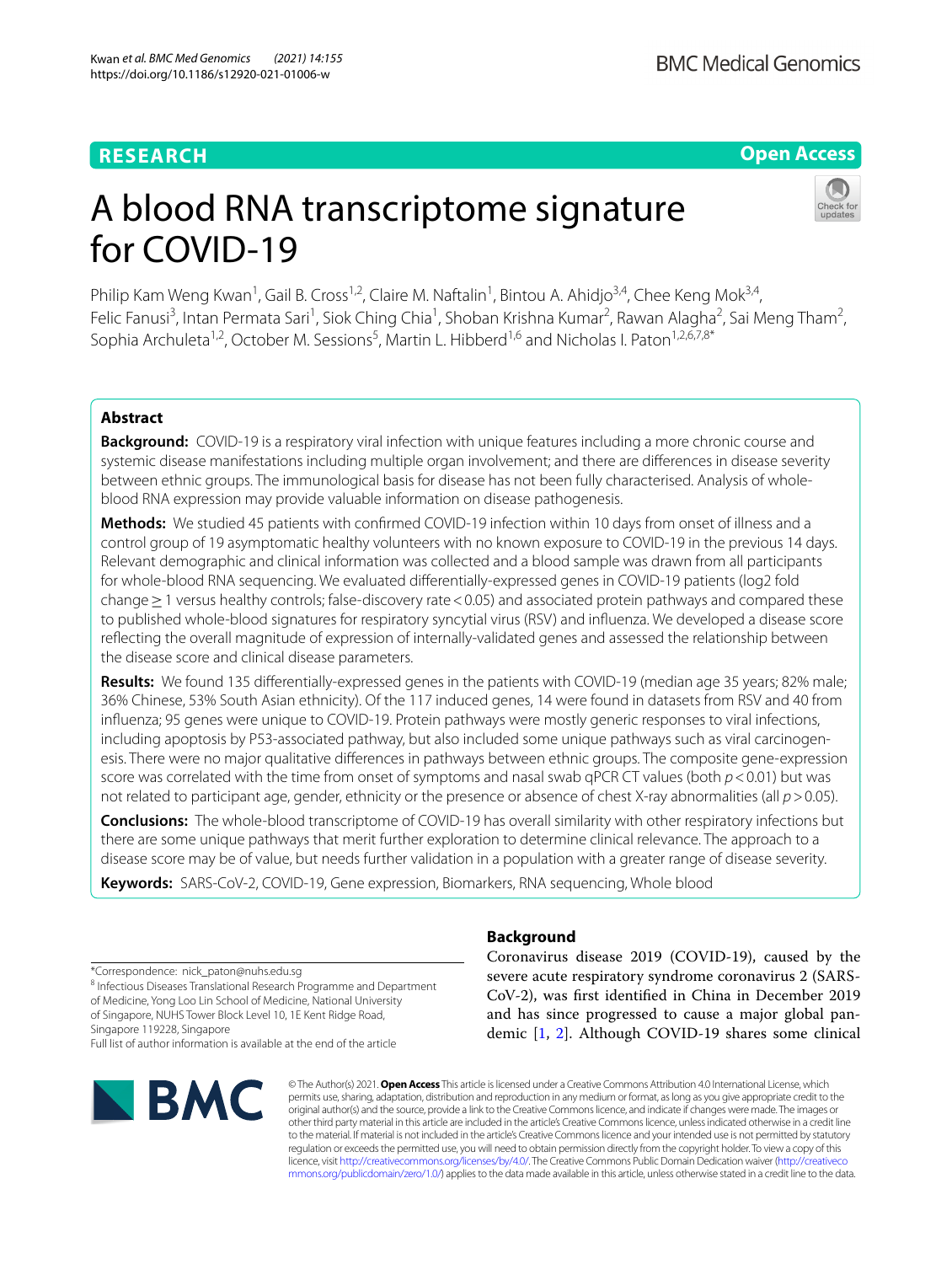manifestations with other respiratory viral infections such the common cold (rhinoviruses and common human coronaviruses) and infuenza, it has a number of diferences including prolonged viral shedding that may last many weeks, progression to more severe disease in a proportion of patients in the second week of illness, and extrapulmonary manifestations including cardiovascular and thromboembolic disease  $[3, 4]$  $[3, 4]$  $[3, 4]$  $[3, 4]$ . The disease differs in frequency and severity between ethnic groups and although these diferences are most likely driven by socioeconomic factors, it has been suggested that biological factors may also contribute [[5,](#page-6-4) [6](#page-6-5)].

Key features of the immune response to the virus are lymphopenia (possibly caused by apoptosis via the P53-signaling pathway in T-lymphocytes [[7\]](#page-6-6), via angiotensin-converting enzyme (ACE2) protein receptor) [\[8](#page-6-7)], and an increase in infammatory cytokines (cytokine storm) such as interferon-gamma (IFN-γ) and interleukin (IL)-6 [[9\]](#page-6-8), which can result in multiple-organ dysfunction syndrome (MODS) and acute respiratory distress syndrome (ARDS), a major cause of death in COVID-19  $[10]$  $[10]$ .

Transcriptome analysis of whole blood is a useful tool for profling the host immune response to an infectious disease. The approach has previously been applied to other respiratory infections, and has identifed characteristic gene signatures associated with infuenza and respiratory syncytial virus (RSV) infection [\[11](#page-6-10), [12\]](#page-6-11). It has shown particular value in tuberculosis where, in addition to identifying clinical cases [[13\]](#page-6-12), it has potential to identify contacts with asymptomatic disease exposure [\[14](#page-6-13)], as well as those with latent infection who will progress to develop symptomatic clinical TB disease [\[15](#page-6-14)].

We examined the whole blood gene expression profle in patients with COVID-19 disease to assess whether there are diferences from other viral respiratory infections; whether there are any diferences between ethnicities; and whether the transcriptome varies according to clinical disease manifestations.

## **Methods**

## **Participants and sample collection**

The COVID-19 case group were enrolled from the inpatient wards and emergency department of the National University Hospital, Singapore between 1st April and 26th May 2020. Cases were required to be over the age of 18 and meet a virological case defnition for COVID-19 (detectable viral gene by PCR in throat and/or nasopharyngeal swab(s); or in a sputum sample taken within the 7 days prior to the study day). Demographic and clinical data were collected including details of exposure; presence of abnormal fndings on respiratory examination; whether supplemental oxygen was required; and presence of abnormal fndings consistent with infection on a chest X-ray. A whole blood sample was drawn into a Tempus RNA preservation tube (Thermo Fisher Scientifc, Massachusetts, USA) and stored at−80 °C within 2 h from collection until the time of analysis.

The control group was recruited through an established database of healthy volunteers for clinical research studies. They were required to have no history of travel to high-risk areas; no known exposure to a proven or suspected COVID-19 case in the previous 14 days; no upper or lower respiratory tract infection or any other active illness at the time of visit; and no past or current history of serious chronic disease such as autoimmune disease. Whole blood was collected in an RNA preservation tube and stored as described above. Participants were contacted by telephone at 2 and 4 weeks after the study visit to ask about the development of symptoms of COVID-19 after the study visit and any participants with developing symptoms were excluded.

The study was performed in accordance with the Declaration of Helsinki and approved by the Singapore National Healthcare Group Domain Specifc Review Board (NHG DSRB; reference code: DSRB 2020/00286), and all participants gave written informed consent.

# **Extraction of total RNA from peripheral blood and RNA sequencing**

Samples were thawed and total RNA was extracted; DNAse-treatment was performed using the columnbased Tempus<sup>™</sup> Spin RNA Isolation kit (ThermoFisher Scientifc, Massachusetts, USA) in the Biosafety Level 3 (BSL-3) Laboratory at the National University of Singapore (NUS). RNA was quantifed using the Agilent 2100 Bioanalyzer (Agilent Technologies, California, USA). Complementary DNA (cDNA) libraries were constructed using the NEBNext ® poly-(A) mRNA Magnetic Isolation Module and Ultra ™ Directional RNA Library Prep kit (New England Biolabs, Massachusetts, USA). RNA sequencing was performed on Illumina Novaseq 6000  $(2 \times 151$  bp) at NovogeneAIT Genomics Singapore Pte Ltd, Singapore.

#### **RNASeq data analyses and functional annotation**

Sequenced reads (paired-end FASTQ fles) were mapped to the Genome Reference Consortium Human Build 38 release 86 (GRCh38.r86) by using STAR aligner (version 2.3.0e)  $[16]$  $[16]$ . The aligned reads were counted for each gene using HTSeq (version 0.6.1) [\[17](#page-6-16)]. Sample read counts were adjusted for library size and normalized using Trimmed Mean of M-values (TMM) method and multidimensional scaling plot was used to detect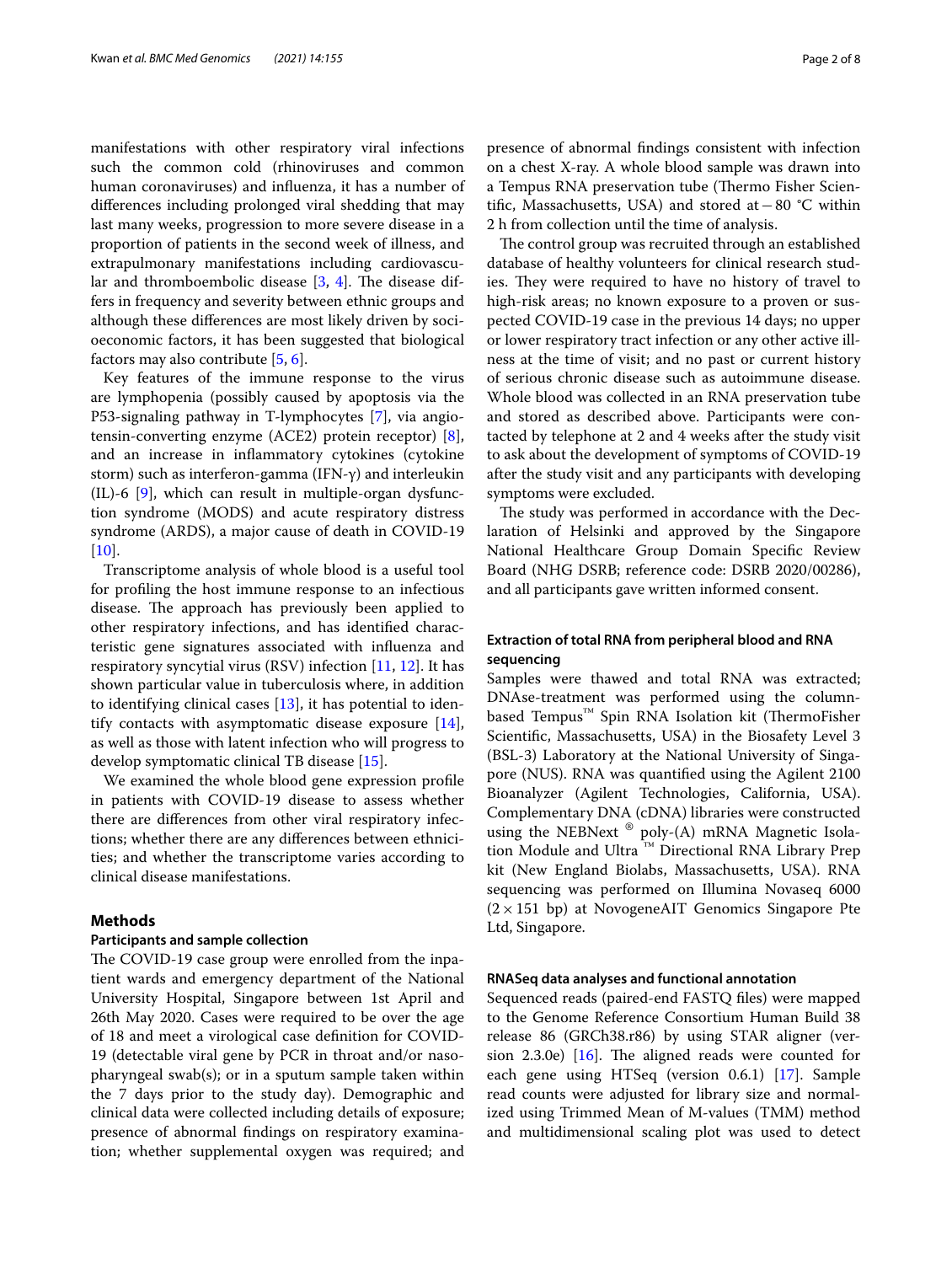any outlier samples (none found; Additional fle [1](#page-6-17): Fig. 1) using Bioconductor package EdgeR (version 3.18.1) [[18\]](#page-6-18).

Gene expression in the COVID-19 case group was compared with the healthy control group using EdgeR (3.18.1). All bioinformatics parameters were according to the standard instructions for gene expression analysis (Additional fle [1:](#page-6-17) Fig. 2). Genes were considered diferentially expressed if they had a false-discovery rate (FDR, Benjamini-Hochberg) [[19\]](#page-6-19) of less than 0.05 and at least a log2 fold change of  $\pm 1$ . The nature of the differentially expressed genes was explored further by creating a comprehensive network representation of the proteins associated with the genes in the signature using Search Tool for the Retrieval of Interacting Genes/Proteins (STRING; version 11.0b) [\[20\]](#page-6-20). Analysis of the associated functional pathways was performed using the GeneOntology (go) and Kyoto Encyclopedia of Genes and Genomes (KEGG) database on STRING using default settings (false-discovery rate  $< 0.05$ ).

The list of differentially expressed genes was compared with lists of genes reported in previous whole-blood gene expression studies in patients with Infuenza or respiratory syncytial virus (RSV) infection (FDR < 0.05, log2 fold change of  $\pm$ 1) [\[11](#page-6-10), [12](#page-6-11)], and the overlap was tested using hypergeometric probability. The pathway analysis was performed in the same way for RSV and infuenza from the published gene lists [\[11](#page-6-10), [12\]](#page-6-11).

The analysis of differential gene expression was repeated with stratifcation by Chinese or South Asian ethnicity (i.e. diferential expression of genes in cases compared to controls, both groups limited to a single ethnicity) and analysis of pathways. The association between the relative magnitudes of overexpression of individual genes in the two ethnic groups was assessed by Spearman rank correlation and the diference by Wilcoxon signedrank test.

To evaluate the relationship between a gene expression profle and demographic and clinical factors we frst reduced the list of genes to a smaller, more robust core by splitting cases and controls randomly into two datasets using the python software's "random ()" function. The differential analysis comparing cases versus controls, as described above, was repeated separately in the two datasets and the induced genes that overlapped between both sets were taken as the "fnal disease signature". A disease score was calculated for each COVID-19 case using the normalized gene expression values of the genes in the fnal disease signature, following an approach described previously [\[21–](#page-6-21)[23\]](#page-7-0). Briefy, the disease scores for each patient sample were computed by taking the difference between normalized gene expression values of all induced genes and repressed genes (both relative to controls).

The purpose of the disease score method is to assess the relationship between the fnal disease signature and clinical parameters. The relationship between this disease score and various dichotomous variables including sex; age (above or below median); ethnicity (South Asian versus Chinese); presence or absence of chest X-ray (CXR) abnormality; time from onset of illness (above or below the median); and quantitative PCR cycle threshold (qPCR CT) from the nasopharyngeal/throat (hereafter termed "nasal") swab taken closest to time of the study blood draw (limited to 1 week before or after the blood draw; CT value above or below median) was assessed by Mann–Whitney U test. The relationship between the disease score and time from disease onset or qPCR CT, each expressed as continuous variables, was evaluated using Spearman's rank correlation. All analyses and fgures were generated using the R software or custom Python scripts.

The sample size for COVID-19 cases and healthy controls was determined by pragmatic considerations of the feasibility of sample collection given clinical constraints at the time of conducting the study and by previous experience of other host transcriptome studies in infectious diseases where groups of approximately 20–50 individuals typically allow detection of robust diferential gene expression in a study group of interest.

All methods were performed in accordance with the relevant guidelines and regulations.

# **Results**

All extracted RNA samples passed the quality control requirements (RNA integrity number>7) for RNA sequencing, and a minimum of 85 million raw sequencing reads (Additional fle [1](#page-6-17): Table 1). On average, 98% of the reads were successfully mapped to the human genome GRCh38.r86 (Additional fle [1:](#page-6-17) Table 2).

We enrolled 45 COVID-19 cases (82% male; median 35 years; 36% Chinese, 53% South Asian, 11% other ethnicity) and 19 healthy controls (58% male; mean age 31 years; 53% Chinese, 47% South Asian). The median duration of illness (based on symptoms in 43 patients) was 4 days (range 1–10 days) prior to the study day. The median qPCR CT value of nasal swabs (CT values available in 35 patients) was 25 (range 13–37). Fourteen COVID-19 (31%) cases had abnormal chest X-rays, 5 (11%) had abnormal respiratory examination fndings and 4 (8%) required respiratory support (2 required supplemental oxygen and 2 required mechanical ventilation) at the time of the study.

We found 135 diferentially-expressed protein-coding genes (117 induced, 18 repressed) in COVID-19 cases compared to healthy controls (Additional fle [1](#page-6-17): Table 3). Of these, 16 (14 induced, 2 repressed; Additional fle [1](#page-6-17):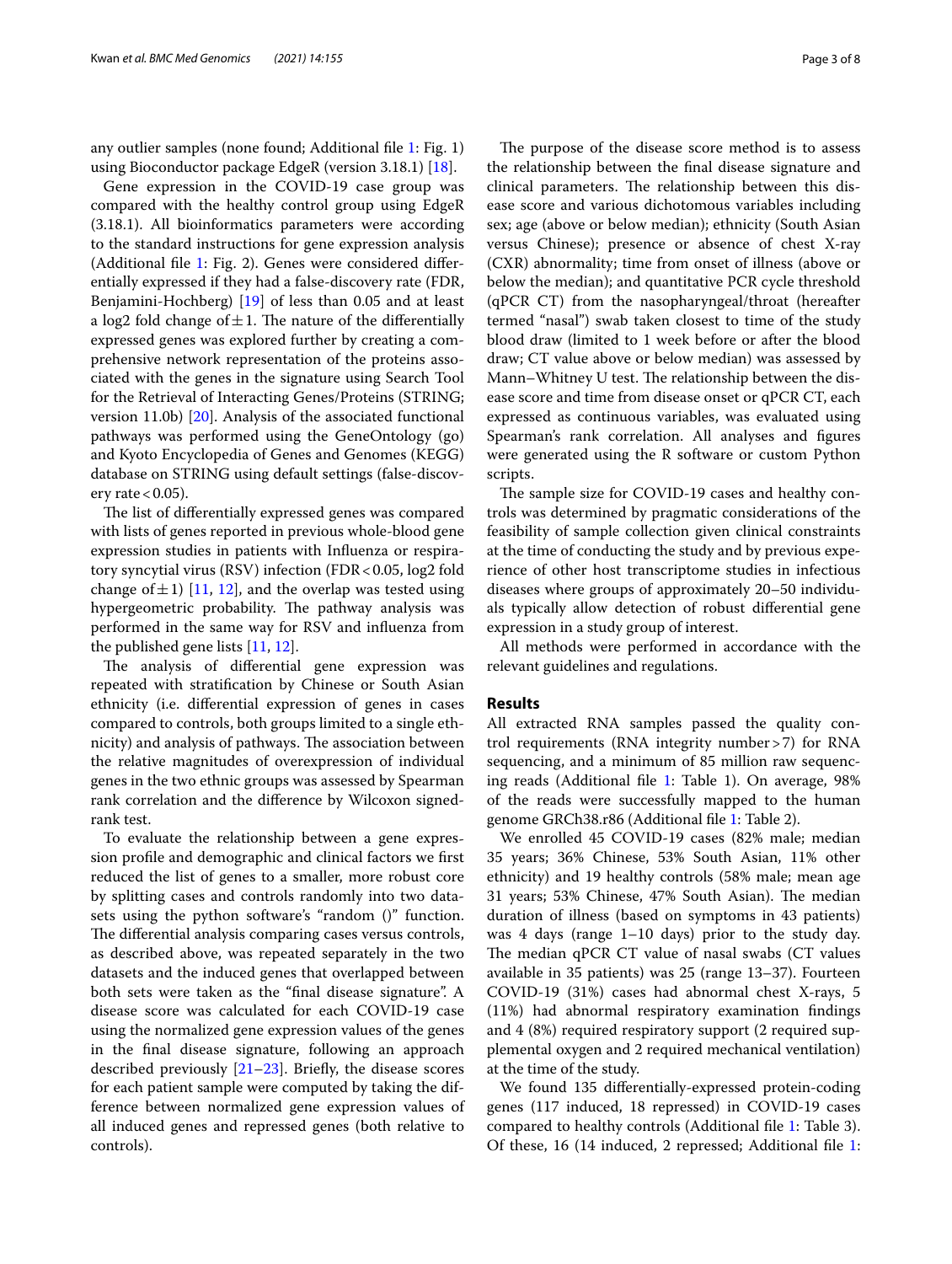Fig. 3) have been reported previously in RSV infection; 40 (all induced; Additional fle [1:](#page-6-17) Fig. 4) have been reported previously in infuenza infection (fold change values of overlap genes were not associated between COVID-19 and either or the two infections); and 13 (induced) in both infections (Additional fle [1:](#page-6-17) Tables 4–5; *p*<0.01 for overlap) [\[11,](#page-6-10) [12](#page-6-11)]. Analysis of the COVID-19 induced genes by GO identifed 141 pathways of which 111, mostly representing generic viral infection and infammation pathways, were found in one or both of RSV [[11](#page-6-10)] and Infuenza [\[12\]](#page-6-11) (Additional fle [1](#page-6-17): Table 4). However, 30 pathways were unique to COVID-19 patients, including protein pathways related to P53 apoptosis (Additional file [1:](#page-6-17) Table 6). Analysis of induced genes using KEGG revealed 11 pathways, 7 of which were found in one or both of RSV [\[11](#page-6-10)] and influenza [[12\]](#page-6-11) (Additional file [1](#page-6-17): Table 7). Four KEGG pathways were unique to COVID-19, including the pathways of viral carcinogenesis and acute myeloid leukemia. No enriched GO or KEGG pathways were found for the 31 repressed genes.

We identifed 148 genes (122 induced, 26 repressed) that were diferentially expressed in cases of South Asian ethnicity ( $n=24$ ; 23 male, 1 female cases versus 5 male, 4 female controls) and 297 genes (170 induced, 127 repressed) that were diferentially expressed in cases of Chinese ethnicity ( $n=16$ ; 11 male, 5 female cases versus 6 male, 4 female controls) compared to their respective ethnicity-matched controls. There were 76 genes (69 induced, 7 repressed) common to both ethnicities; 221 genes that were unique to Chinese and 72 genes that were unique to South Asian ethnicity. Pathway analysis of these unique genes revealed 78 enriched GO and 3 KEGG pathways in Chinese (Additional fle [1](#page-6-17): Table 8) and 21 enriched GO pathways and no enriched KEGG pathways in South Asian patients (Additional fle [1](#page-6-17): Table 9), mostly related to immune and infammatory responses with no major qualitative diference in types of responses between the two ethnic groups.

The final COVID-19 disease signature, obtained by reduction in two randomly split datasets, comprised 67 induced protein-coding genes (all present in the analysis of cases as a single group; Fig. [1](#page-3-0)), associated with 82 GO and 10 KEGG pathways. These pathways included 75 GO and 8 KEGG pathways enriched in the single group analysis; and 10 GO and 2 KEGG pathways (including viral carcinogenesis and acute myeloid leukemia) that were identifed as unique to COVID-19 in the single-group analysis (Additional fle [1](#page-6-17): Table 10).

The median COVID-19 disease score, based on the magnitude of expression of these 67 genes in the fnal disease signature, was signifcantly higher in cases studied less than 4 days after illness onset (Table [1](#page-4-0), Fig. [2](#page-4-1)A); and in cases with nasal swab qPCR CT values below 25 (Table  $1$ , Fig.  $2B$ ). The score did not differ by other factors examined (Table [1\)](#page-4-0).

# **Discussion**

We identifed a whole-blood RNA expression signature for COVID-19 patients comprising 135 diferentiallyexpressed, protein-coding genes. This signature is biologically plausible as a signature for COVID-19 disease as many of the genes overlap those previously published for other respiratory viral diseases, in particular infuenza and RSV, and contains many enriched pathways for generic responses to respiratory viral infections such as Type-1 interferon and inflammatory responses  $[24]$  $[24]$ . The

<span id="page-3-0"></span>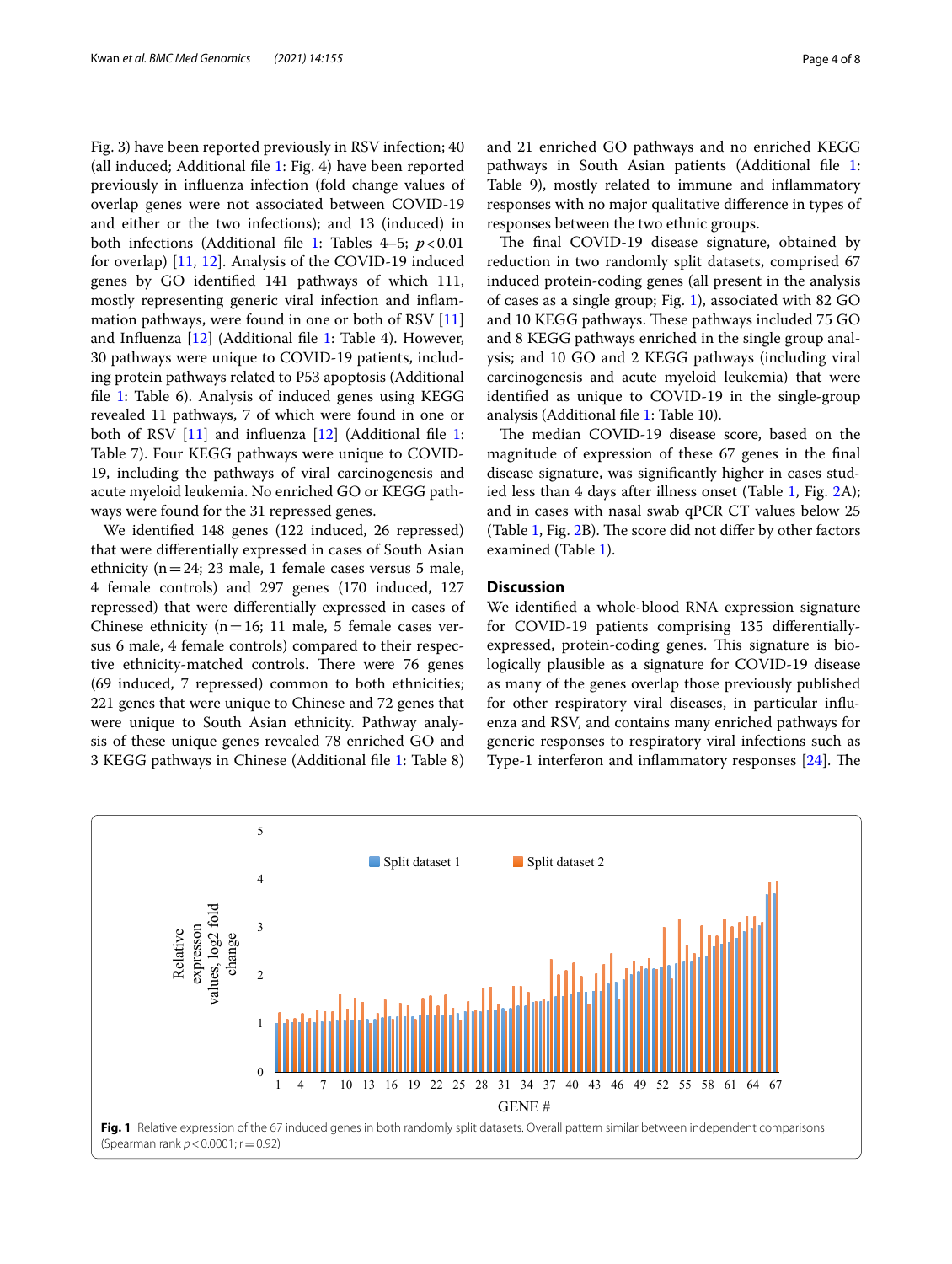| <b>Clinical parameters in Covid-19 cases</b> | $N(%)*$ | Median score [range]  | p value |
|----------------------------------------------|---------|-----------------------|---------|
| Age                                          |         |                       | 0.67    |
| $<$ 35 years                                 | 22(51)  | 14,415 [3047-46,834]  |         |
| $\geq$ 35 years                              | 23(49)  | 11,116 [2394-82,442]  |         |
| Gender                                       |         |                       | 0.11    |
| Male                                         | 37(82)  | 11,116 [2394-46,834]  |         |
| Female                                       | 8(18)   | 26,542 [3180-82,442]  |         |
| Ethnicity                                    |         |                       | 0.18    |
| Chinese                                      | 16(36)  | 4991 [2393-82,442]    |         |
| South Asian                                  | 24(53)  | 15,283 [2522-46,8234] |         |
| Chest X-ray                                  |         |                       | 0.69    |
| Abnormal                                     | 14(31)  | 10,109 [2596-82,442]  |         |
| Normal                                       | 29(54)  | 14,474 [2394-46,834]  |         |
| Days from onset of COVID infection           |         |                       | 0.003   |
| <4 days                                      | 15(33)  | 21,265 [3327-34,810]  |         |
| $\geq$ 4 days                                | 28(62)  | 6759 [2522-82,442]    |         |
| Nasal swab qPCR CT values                    |         |                       | 0.014   |
| < 25                                         | 17(38)  | 18,547 [2522-82,442]  |         |
| $\geq$ 25                                    | 18(40)  | 3928 [2394-32,696]    |         |

<span id="page-4-0"></span>**Table 1** Summary of association tests on disease scores for clinical parameters in Covid-19 cases. Scores are tested for signifcance using Mann–Whitney U test,

\*% is using denominator of those with available data

<span id="page-4-1"></span>

fnding of enriched pathways for P53 is consistent with a previous small study of RNA expression in peripheral blood mononuclear cell (PMBC) from patients with COVID-19 [[7](#page-6-6)]. Although we did not fnd evidence for enrichment of this pathway in our analysis using published whole blood transcriptome gene lists for infuenza and RSV, P53 is known to be important in many viral infections [\[25\]](#page-7-2), inducing apoptosis in virus-infected cells to limit viral replication [[26,](#page-7-3) [27](#page-7-4)]. We also found enrichment of several cancer pathways (viral carcinogenesis and acute myeloid leukemia; *BCL2A1, FCGR1A, JUP, PML* and *CDKN1A, HIST1H2BD, HIST1H2BJ, IRF7* respectively), which have not been described in previous acute respiratory virus infections in the published literature. This raises the possibility that COVID-19 may have oncogenic efects, a phenomenon well established in chronic viral infections such as EBV infection which has potent lymphocyte growth transforming activity that can predispose to a variety of hematological malignancies [\[28](#page-7-5)]. This finding should be treated with caution—it needs to be validated in independent studies and expression of these pathways may not translate to an increase in cancer incidence. However, COVID-19 follows a more chronic course and with more widespread systemic manifestations than other acute respiratory viral infections [[3\]](#page-6-2); and there are longer-term consequences of this infection that are only just beginning to be described [[29\]](#page-7-6). Any predisposition to malignancy could take many years to become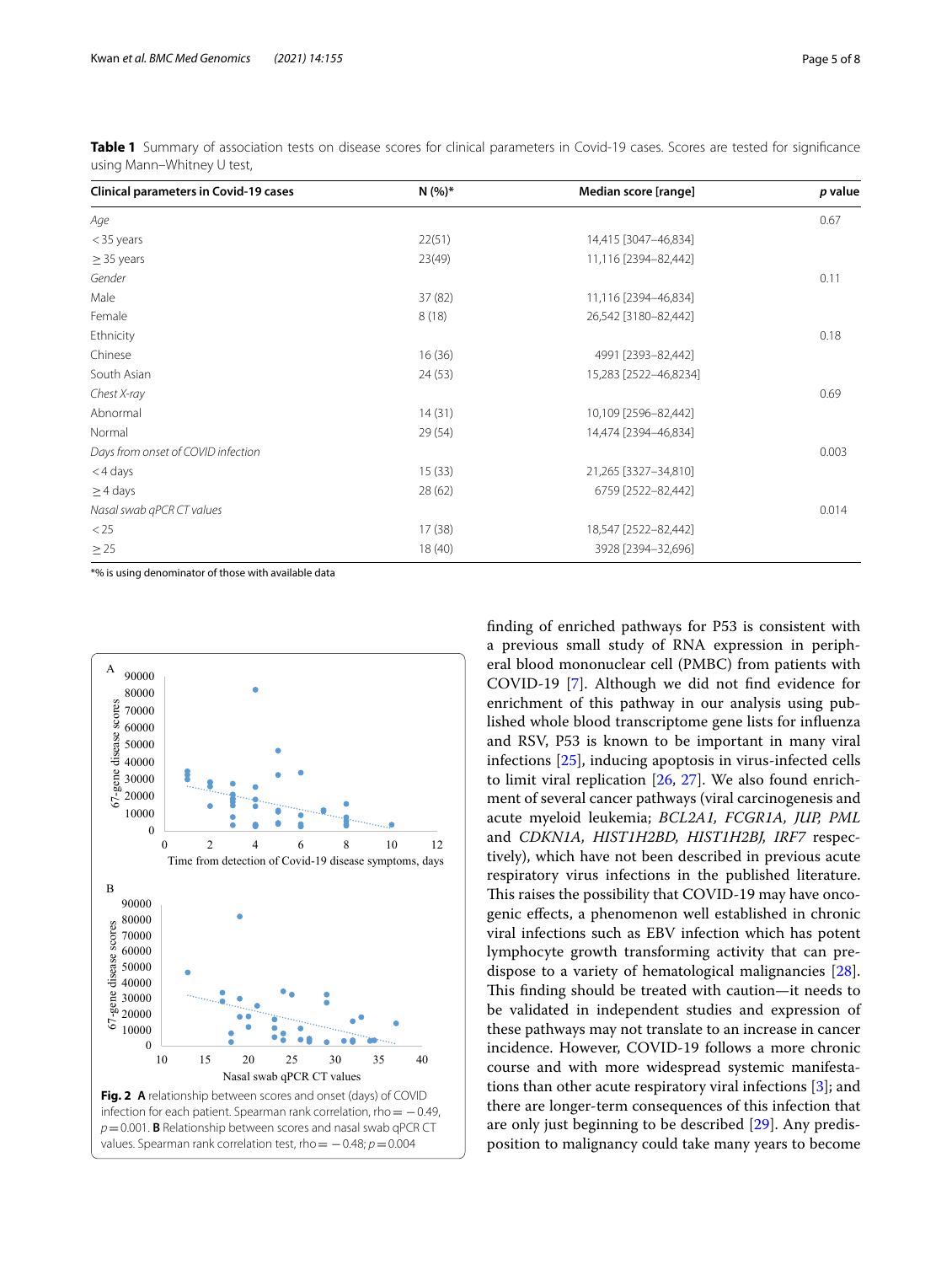apparent; it is a vital area for future research given the scale of the COVID-19 pandemic. We sought but did not fnd evidence of enrichment of organ-specifc pathways that may be relevant to COVID-19 pathogenesis. In particular we did not fnd any related to ACE-2 receptor genes (common in lung and heart epithelium tissues) which is known to be the route of entry of SARS-Cov-2 into cells [[8\]](#page-6-7), although it is not surprising this is absent in the whole-blood transcriptome given that ACE2 is not commonly expressed in immune cells; gene expression studies (based on study of specifc cellular receptor genes) in other tissues might yield diferent results [\[30\]](#page-7-7).

A number of studies have described inter-ethnic differences in the risk of acquiring COVID-19 and the risk of progression to more severe disease, fndings which are likely to be explained by socioeconomic factors [\[6](#page-6-5)]. We found a number of diferences in the profle of gene expression and the associated protein pathways between the two major ethnic groups in our dataset, but these were mostly in generic pathways expected in the immune response to infection which likely represent variation associated with the relatively small sub-group sample sizes rather than meaningful inter-ethnic differences. The two ethic groups studied are both at the lower end of the range of COVID-19 disease severity compared with other ethnic groups, based on epidemiological (non-transcriptomic) data in the UK population [\[6](#page-6-5), [31,](#page-7-8) [32](#page-7-9)], and comparison of outcomes between similar ethnic groups in Malaysia did not show a diference [[33\]](#page-7-10).

There is a strong clinical need for a test that could indicate underlying disease severity and predict those with mild COVID-19 disease who are most at risk of progressing to severe forms of disease. Given that the progression is most likely driven by the immune response rather than the virus per se, an immune-based test may hold the best promise for this indication. As a frst step, we evaluated whether a quantitative disease score based on the magnitude of gene expression was related to clinical parameters. Our fnding that the score was associated with the time from illness onset (score lower with greater time from onset of illness) and CT (qPCR) on nasal swabs (score higher with greater viral burden on the nasal swab) suggest initial biological plausibility for the responsiveness of the score to clinical disease/viral burden. Other studies have shown an independent relationship between qPCR CT and disease outcome [\[34](#page-7-11)[–38\]](#page-7-12). We did not fnd any direct relationship between the disease score and indicators of disease severity. However, we studied a group of patients with relatively mild disease and the chest X-ray we used to assess disease severity is an imprecise measure that may underestimate the extent of lung pathology. Given the heterogeneity of clinical presentation a much larger study would be required to address this including greater representation of patients with more severe disease and with better markers of disease severity such a pulmonary CT imaging. This evaluation was intended as an initial proof of concept that an integrated measure of gene expression (the risk score) might relate to clinical disease parameters—for this score to be clinically useful it would need to be reduced to a smaller number of genes that could be measured using a simple test (such as lateral flow) and would need to be shown to improve the accuracy of prediction of those at risk of disease progression over and above the prediction available from readilyavailable clinical parameters.

The main limitation of our study is the relatively small sample size, although it proved sufficient to identify a signature and analyse associated pathways. However, the gene signature requires further validation in an independent dataset. The number of genes in our final signature is relatively large and for the approach to have potential clinical use as a rapid test, further reduction to a small number of key genes by RT-PCR would be required. The healthy controls were selected on the basis of absence of exposure to COVID-19 and absence of symptoms; we did not perform a nasal swab PCR to detect asymptomatic carriage of COVID-19. However, at the time of the study community transmission of COVID-19 in Singapore was at a very low rate (approximately 35 new cases per day, in a local community population of 4 million) at the time the study was conducted [\[39](#page-7-13)], and we followed the participants for four weeks after the study to rule out subsequent development of symptomatic disease. Even if a small proportion of the controls had undetected infection, this would not explain the fndings of diferential gene expression in the COVID-19 cases—if anything the bias would be towards decreasing the level of relative gene expression. Clinical data collection in COVID-19 cases was necessarily limited due to constraints of patient access and investigation accompanying stringent institutional infection control protocols. Similarly, constraints on laboratory access and sample transportation meant that we could not collect and process other blood samples for a more comprehensive immunological profle that might provide additional context for the transcriptome fndings.

# **Conclusions**

In conclusion, we have measured a whole-blood transcriptome in patients with COVID-19 that has indicated the possible value of this approach for further characterizing disease pathogenesis and the host response to infection.

#### **Abbreviations**

CT: Cycle threshold; CXR: Chest X-ray; GO: Gene Ontology; KEGG: Kyoto Encyclopedia of Genes and Genomes; PBMC: Peripheral blood mononuclear cell; RSV: Respiratory syncytial virus.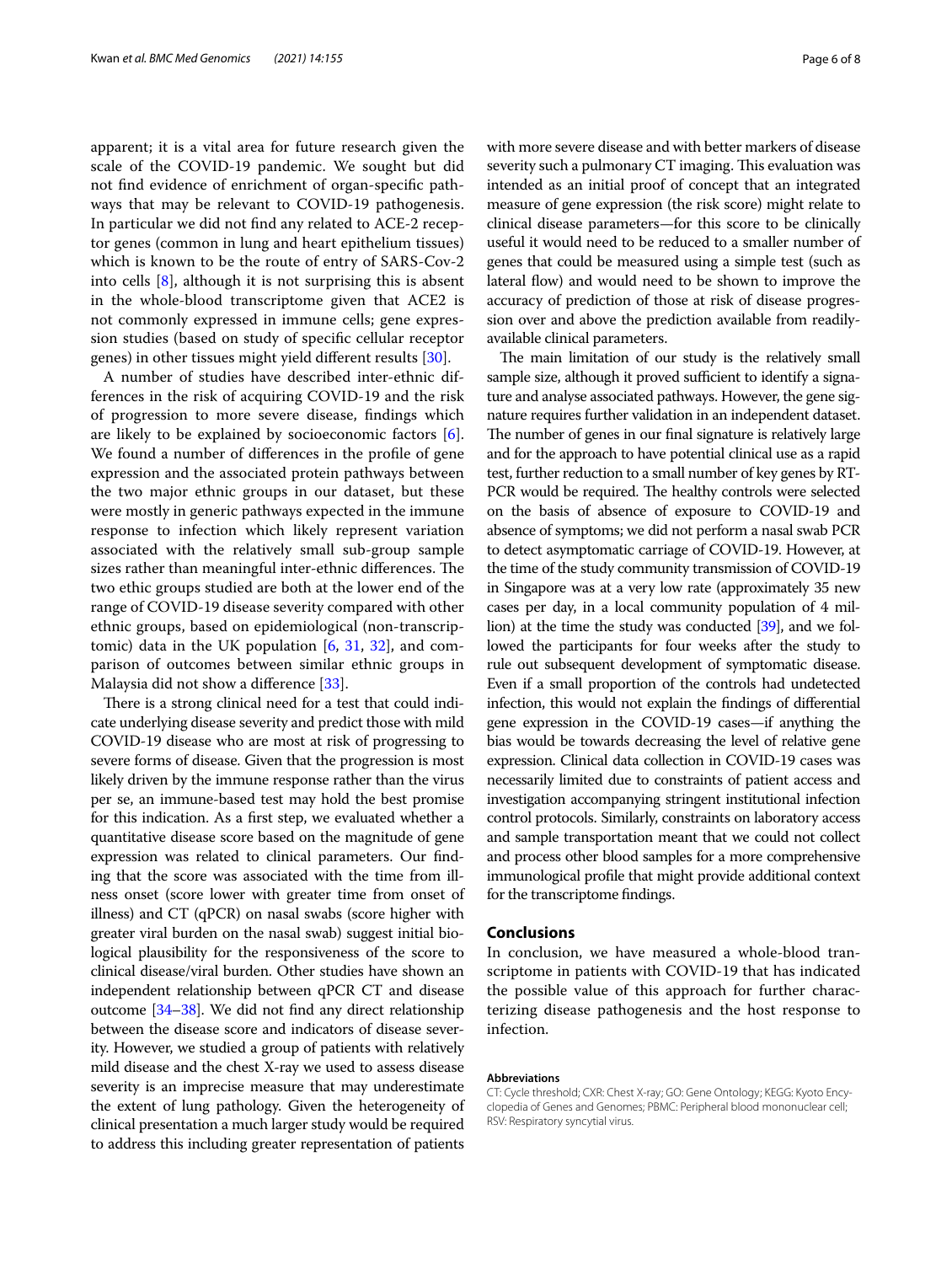# **Supplementary Information**

The online version contains supplementary material available at [https://doi.](https://doi.org/10.1186/s12920-021-01006-w) [org/10.1186/s12920-021-01006-w.](https://doi.org/10.1186/s12920-021-01006-w)

<span id="page-6-17"></span>Additional file 1. Supplementary tables and figures.

#### **Acknowledgements**

We thank Liu Zhe Hao for assistance with sample processing; Dr Hazel Teng Leng for sample and data collection.

### **Authors' contributions**

NP, OS, CN, GC, PK, MH designed the study; GC, SC, SK, RA, ST, SA, IP recruited participants and collected the clinical data; CN oversaw operational aspects of the study and managed the database; PK, BA, CKM and FF performed the sample processing; PK performed the bioinformatics analysis; PK and NP wrote the frst draft of the manuscript; all authors contributed to the interpretation of the data and read and contributed to the fnal version of the manuscript. All authors read and approved the fnal manuscript.

#### **Funding**

Supported by funding from National University of Singapore and laboratory and research management support from the Singapore Programme of Research Investigating New Approaches to Treatment of Tuberculosis funded by the Singapore National Medical Research Council (NMRC/TCR/011- NUHS/2014). The funders had no role in study design, data collection and interpretation, or the decision to submit the work for publication.

#### **Availability of data and materials**

The datasets generated and/or analysed during the current study are available in NCBI Sequencing Read Archive under the BioProject accession PRJNA692253 (<http://www.ncbi.nlm.nih.gov/bioproject/692253>).

#### **Declarations**

#### **Ethics approval and consent to participate**

Ethics approval were approved by the Domain Specifc Review Board of the National Healthcare Group, Singapore (NHG-DSRB; DSRB 2020/00286). All study participants provided written informed consent.

#### **Consent for publication**

Not applicable.

#### **Competing interests**

The authors report no confict of interest.

#### **Author details**

<sup>1</sup> Department of Medicine, Yong Loo Lin School of Medicine, National University Health System, National University of Singapore, Singapore, Singapore. 2 <sup>2</sup> Division of Infectious Diseases, Department of Medicine, National University Hospital, National University Health System, Singapore, Singapore. <sup>3</sup>Department of Microbiology and Immunology, Yong Loo Lin School of Medicine, National University Health System, National University of Singapore, Singapore, Singapore. <sup>4</sup>Biosafety Level 3 Core Facility, Yong Loo Lin School of Medicine, National University Health System, National University of Singapore, Singapore, Singapore. <sup>5</sup> Department of Pharmacy, National University of Singapore, Singapore, Singapore. <sup>6</sup> London School of Hygiene and Tropical Medicine, London, UK.<sup>7</sup> Infectious Diseases Translational Research Programme, National University of Singapore, Singapore, Singapore. <sup>8</sup>Infectious Diseases Translational Research Programme and Department of Medicine, Yong Loo Lin School of Medicine, National University of Singapore, NUHS Tower Block Level 10, 1E Kent Ridge Road, Singapore 119228, Singapore.

Received: 20 January 2021 Accepted: 4 June 2021 Published online: 11 June 2021

#### **References**

- <span id="page-6-0"></span>1. Wang C, Horby PW, Hayden FG, Gao GF. A novel coronavirus outbreak of global health concern. The Lancet. 2020;395(10223):470–3.
- <span id="page-6-1"></span>2. Berry MP, Graham CM, McNab FW, Xu Z, Bloch SA, Oni T, Wilkinson KA, Banchereau R, Skinner J, Wilkinson RJ, et al. An interferon-inducible neutrophil-driven blood transcriptional signature in human tuberculosis. Nature. 2010;466(7309):973–7.
- <span id="page-6-2"></span>3. Rudrapal M, Khairnar SJ, Borse LB, Jadhav AG. Coronavirus disease-2019 (COVID-19): an updated review. Drug Res. 2020;70(9):389.
- <span id="page-6-3"></span>4. Tsivgoulis G, Palaiodimou L, Katsanos AH, Caso V, Köhrmann M, Molina C, Cordonnier C, Fischer U, Kelly P, Sharma VK. Neurological manifestations and implications of COVID-19 pandemic. Ther Adv Neurol Disord. 2020;13:1756286420932036.
- <span id="page-6-4"></span>5. Khunti K, Singh AK, Pareek M, Hanif W. Is ethnicity linked to incidence or outcomes of covid-19? 2020, **369**:m1548.
- <span id="page-6-5"></span>Pan D, Sze S, Minhas JS, Bangash MN, Pareek N, Divall P, Williams CM, Oggioni MR, Squire IB, Nellums LB: The impact of ethnicity on clinical outcomes in COVID-19: a systematic review. *EClinicalMedicine* 2020:100404.
- <span id="page-6-6"></span>7. Xiong Y, Liu Y, Cao L, Wang D, Guo M, Jiang A, Guo D, Hu W, Yang J, Tang Z. Transcriptomic characteristics of bronchoalveolar lavage fuid and peripheral blood mononuclear cells in COVID-19 patients. Emerg Microbes Infect. 2020;9(1):761–70.
- <span id="page-6-7"></span>8. Jafarzadeh A, Jafarzadeh S, Nozari P, Mokhtari P, Nemati M. Lymphopenia an important immunological abnormality in patients with COVID‐19: possible mechanisms. Scand J Immunol 2020:e12967.
- <span id="page-6-8"></span>9. Liu J, Li S, Liu J, Liang B, Wang X, Wang H, Li W, Tong Q, Yi J, Zhao L. Longitudinal characteristics of lymphocyte responses and cytokine profles in the peripheral blood of SARS-CoV-2 infected patients. EBioMed. 2020:102763.
- <span id="page-6-9"></span>10. Fathi N, Rezaei N. Lymphopenia in COVID-19: therapeutic opportunities. Cell Biol Int. 2020;44(9):1792–7.
- <span id="page-6-10"></span>11. Do LAH, Pellet J, van Doorn HR, Tran AT, Nguyen BH, Tran TTL, Tran QH, Vo QB, Tran Dac NA, Trinh HN. Host transcription profle in nasal epithelium and whole blood of hospitalized children under 2 years of age with respiratory syncytial virus infection. J Infect Dis. 2018;217(1):134–46.
- <span id="page-6-11"></span>12. Zerbib Y, Jenkins EK, Shojaei M, Meyers AF, Ho J, Ball TB, Keynan Y, Pisipati A, Kumar A, Kumar A. Pathway mapping of leukocyte transcriptome in infuenza patients reveals distinct pathogenic mechanisms associated with progression to severe infection. BMC Med Genom. 2020;13(1):1–13.
- <span id="page-6-12"></span>13. Pankla R, Buddhisa S, Berry M, Blankenship DM, Bancroft GJ, Banchereau J, Lertmemongkolchai G, Chaussabel D. Genomic transcriptional profling identifes a candidate blood biomarker signature for the diagnosis of septicemic melioidosis. Genome Biol. 2009;10(11):R127.
- <span id="page-6-13"></span>14. Kwan PKW, Periaswamy B, De Sessions PF, Lin W, Molton JS, Naftalin CM, Naim ANM, Hibberd ML, Paton NI. A blood RNA transcript signature for TB exposure in household contacts. BMC Infect Dis. 2020;20(1):1–8.
- <span id="page-6-14"></span>15. Penn-Nicholson A, Mbandi SK, Thompson E, Mendelsohn SC, Suliman S, Chegou NN, Malherbe ST, Darboe F, Erasmus M, Hanekom WA. RISK6, a 6-gene transcriptomic signature of TB disease risk, diagnosis and treatment response. Sci Rep. 2020;10(1):1–21.
- <span id="page-6-15"></span>16. Dobin A, Davis CA, Schlesinger F, Drenkow J, Zaleski C, Jha S, Batut P, Chaisson M, Gingeras TR. STAR: ultrafast universal RNA-seq aligner. Bioinformatics. 2013;29(1):15–21.
- <span id="page-6-16"></span>17. Anders S, Pyl PT, Huber W. HTSeq—a Python framework to work with high-throughput sequencing data. Bioinformatics. 2015;31(2):166–9.
- <span id="page-6-18"></span>18. Robinson MD, McCarthy DJ, Smyth GK. edgeR: a Bioconductor package for diferential expression analysis of digital gene expression data. Bioinformatics. 2010;26(1):139–40.
- <span id="page-6-19"></span>19. Benjamini Y, Hochberg Y. Controlling the false discovery rate: a practical and powerful approach to multiple testing. J R Stat Soc Ser B (Methodol). 1995;289–300.
- <span id="page-6-20"></span>20. Szklarczyk D, Franceschini A, Wyder S, Forslund K, Heller D, Huerta-Cepas J, Simonovic M, Roth A, Santos A, Tsafou KP. STRING v10: protein–protein interaction networks, integrated over the tree of life. Nucleic Acids Res. 2014;43(D1):D447–52.
- <span id="page-6-21"></span>21. Anderson ST, Kaforou M, Brent AJ, Wright VJ, Banwell CM, Chagaluka G, Crampin AC, Dockrell HM, French N, Hamilton MS. Diagnosis of childhood tuberculosis and host RNA expression in Africa. N Engl J Med. 2014;370(18):1712–23.
- 22. Kaforou M, Wright VJ, Oni T, French N, Anderson ST, Bangani N, Banwell CM, Brent AJ, Crampin AC, Dockrell HM. Detection of